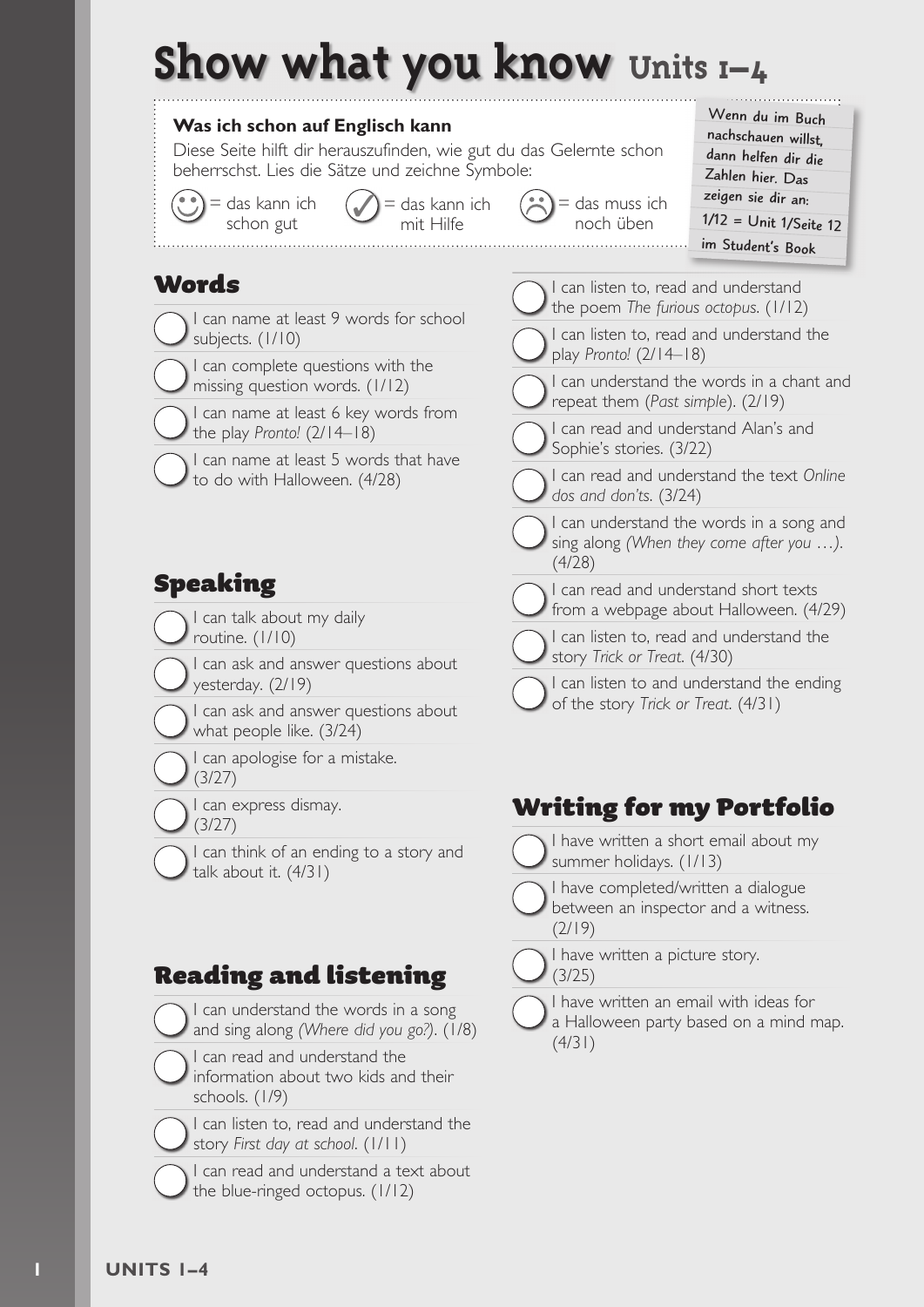# **Show what you know Units 5–8**



**2 UNITS 5–8**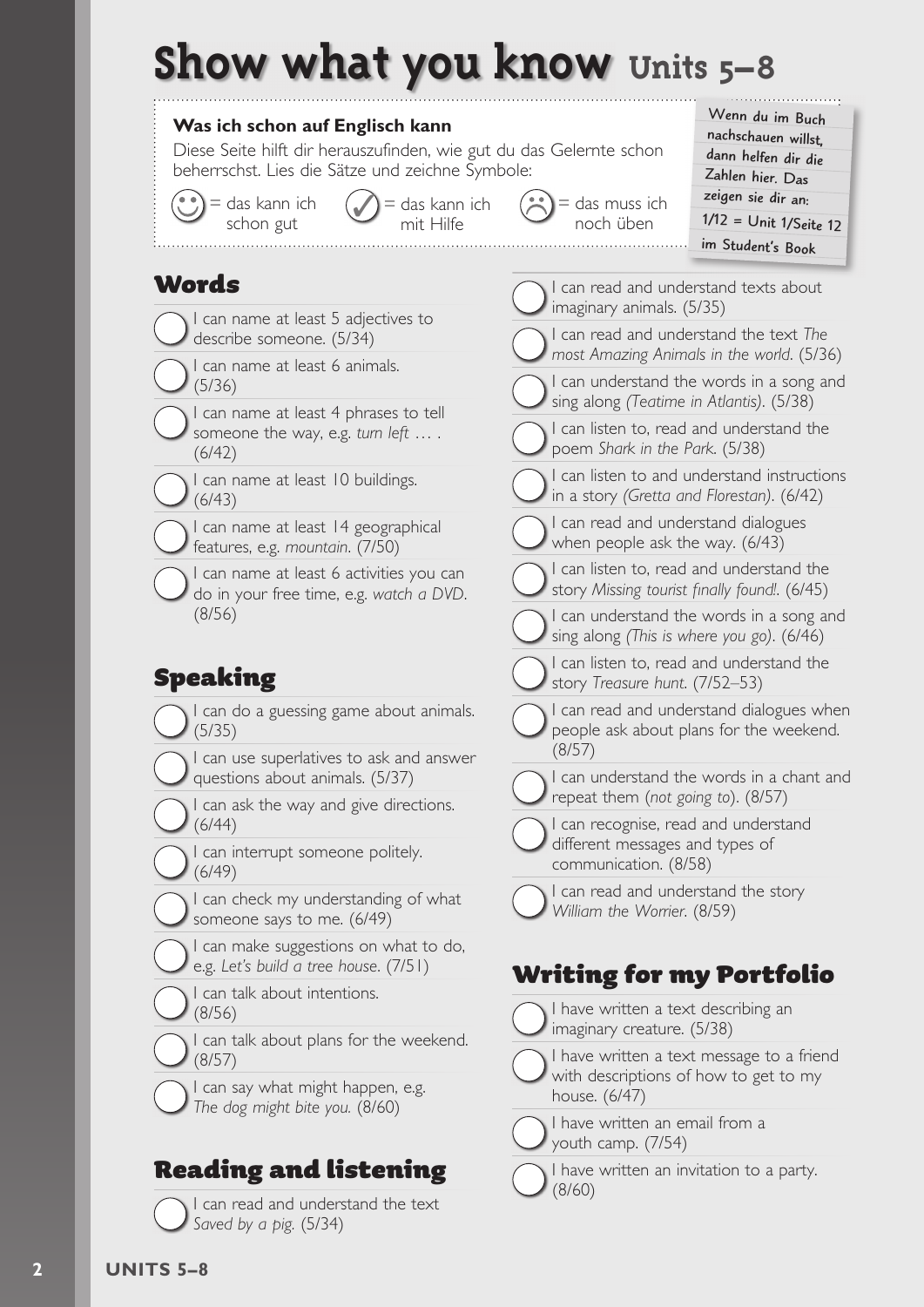# **Show what you know Units 9–12**



hotel: "What people must know about

our hotel". (12/89)

I can listen to, read and understand the story *A new home*. (9/62–63)